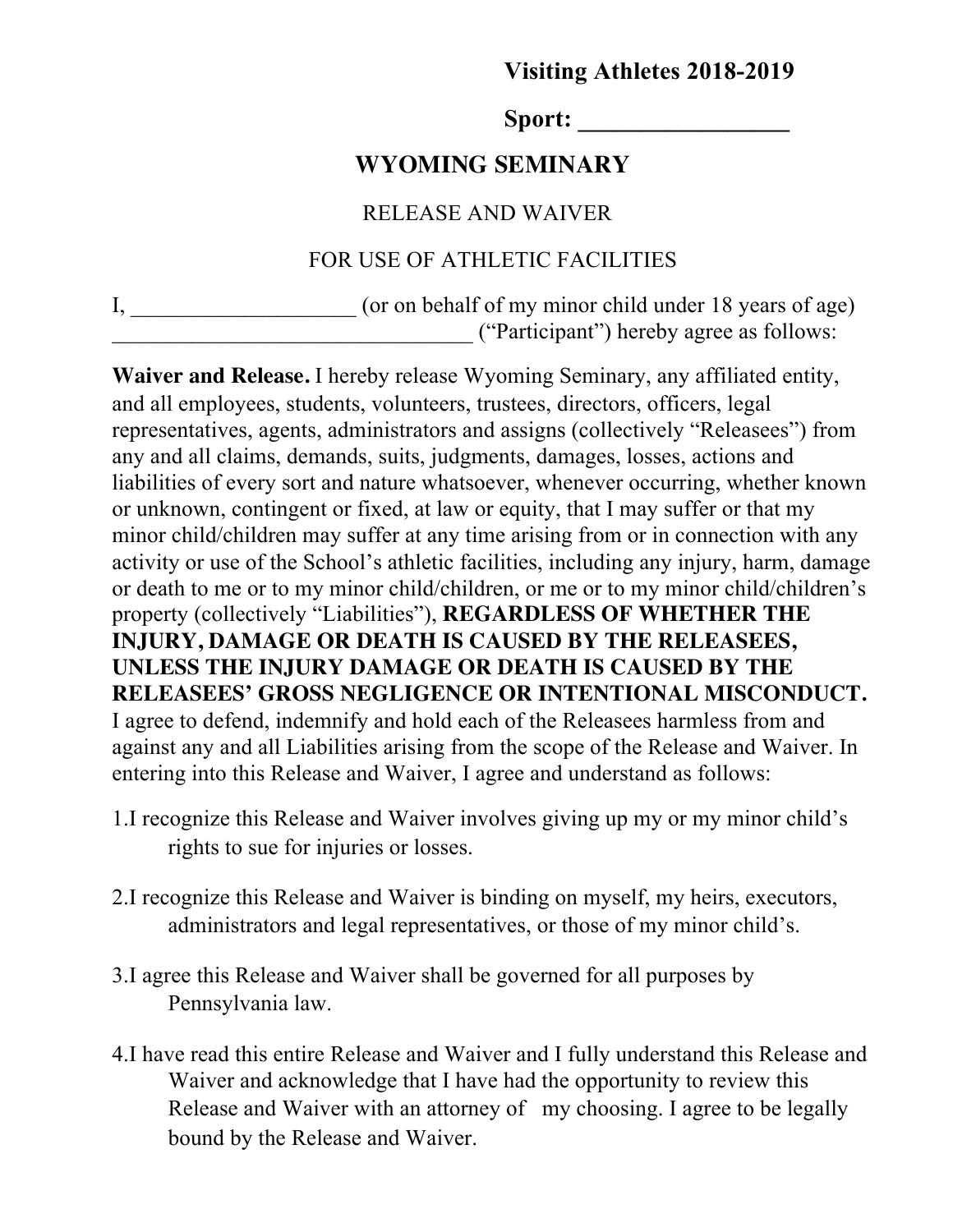5.I understand there are general facility rules, which may be attached or may be provided or told to me, and such rules are a part of this Agreement, and I agree to comply with all such rules.

# **ATHLETE/PARTICIPANT CODE OF CONDUCT**

- 1.I will follow and respect instructions from all coaches and staff members.
- 2.I will treat my fellow players, coaches and staff members with respect and play in a fair and safe manner.
- 3.I will use respectful language and refrain from breaking the law and any forms of violence.
- 4.I will respect others belongings and the facilities which are being used.

**MEDICAL CONSENT:** Releasees may not have medical personnel available at the location of the Program. In the event of any medical emergency, I (*initial one*) do\_\_\_\_\_/do not\_\_\_\_\_ authorize and consent to any x-ray examination, anesthetic, medical, dental or surgical diagnosis or treatment and hospital care that School personnel deem necessary for my safety and protection. Releasees assume no responsibility for any injury or damage which might arise out of or in connection with such authorized emergency medical treatment. In the event that I experience any condition requiring emergency medical treatment, School personnel may direct that I be transported to the hospital for such care.

**PERSONAL MEDICAL INSURANCE:** I have my own personal medical insurance and am responsible for the cost of any and all medical services that I may require as a result of participating in the Program, except for medical costs arising from an injury that I sustain that is the direct result of Releasees' gross negligence or intentional misconduct.

2282916.1

Visiting Athletes 2018-2019 Sport:

**ACKNOWLEDGMENT:** In consideration of my (or my minor child's) voluntary use of the facilities, services and programs at Wyoming Seminary (the "School"), I hereby fully and freely agree to enter into the following contractual representations, agreements and releases:

1.Participant intends to use some or all of the School's activities, facilities, programs or services related to one or more of the School's athletic programs or activities ("Program").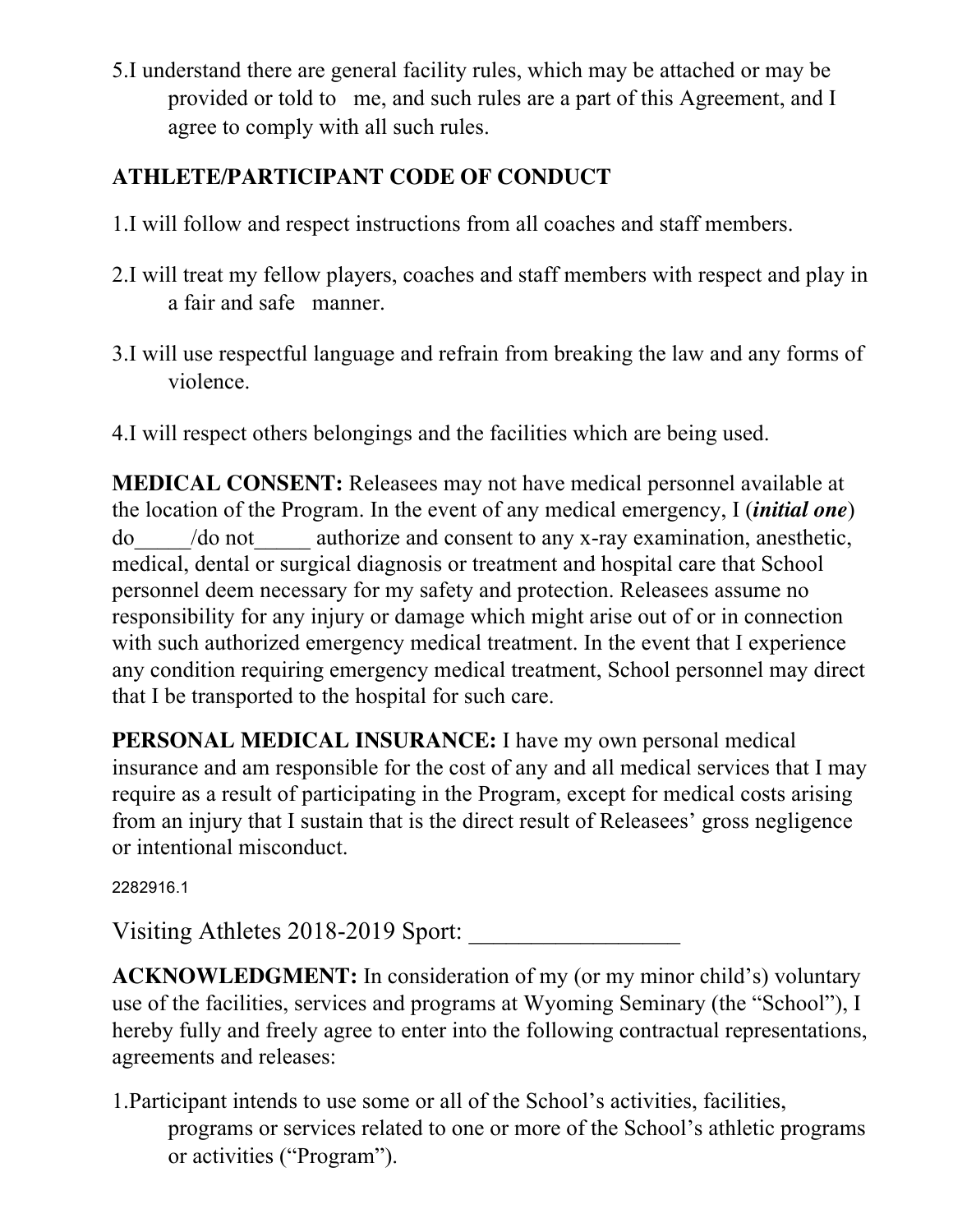- 2.I fully realize the risks and dangers posed to Participant when participating in the Program, including but not limited to physical training and conditioning activities. I assume full responsibility for my participation in the Program and use of the School's facilities. I know that by participating in the Program I could sustain serious personal injuries for which protective equipment may be inadequate to prevent. My participation in the Program may result in serious bodily injury to me, including death, concussion, heart attack or heart injury, sickle cell disease and or other injuries as a consequence of not only any of the Releasees' actions, inactions, negligence or recklessness, but also the actions, inactions, negligence or recklessness of others, conditions of the equipment, facility conditions, weather conditions, improper officiating or refereeing, and/or negligent first aid operations. There may also be risks not known to me or not reasonably foreseeable. Any injury, illness, damage, disability, or death that I may sustain during or as a result of this Program is my sole responsibility, except as expressly stated otherwise in this Agreement.
- 3.I understand that as a Participant I could sustain serious personal injuries, illness, property damage, or even death as a consequence of not only the School's actions or inactions, but also the actions, inactions, negligence or fault of others.
- 4.I KNOWINGLY AND VOLUNTARILY ASSUME ALL SUCH RISKS, BOTH KNOWN AND UNKNOWN, EVEN IF ARISING FROM THE ACTS OF THE RELEASEES, UNLESS THEY ARISE FROM THE RELEASEES' INTENTIONAL MISCONDUCT OR GROSSLY NEGLIGENT ACTS, and I assume full responsibility for Participant's use of the School's athletic activities, facilities, programs and/or services.
- 5.I understand the School's staff may not be licensed, certified or registered.
- 6.I attest that I, or my minor child, has/have no physical or mental condition(s) which, to my knowledge, would endanger myself and/or others.
- 7.I understand that this Release and Waiver must be signed by a parent or legal guardian of any Participant under 18 years of age participating in the Program.